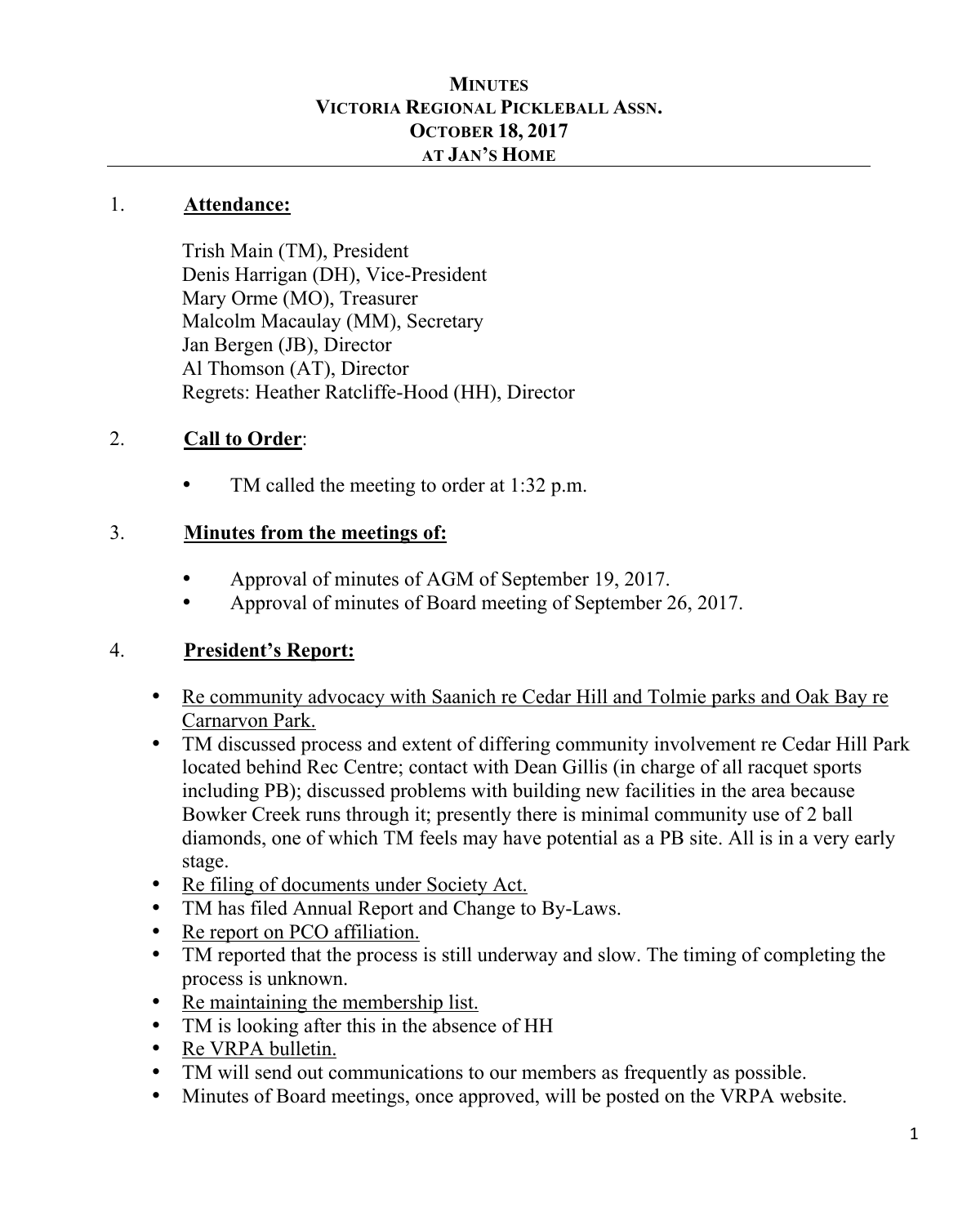• Our membership currently stands at 114.

### 5. **Vice-President's Report:**

• No report.

#### 6. **Treasurer's Report**:

• MO reported that our bank account totals \$7,366.47 and petty cash is \$66.75. She will reimburse TM \$90 for the cost of filing the Annual Report and Bylaw changes.

#### 7. **Secretary's Report:**

• See MM below.

#### 8. **Directors' Reports:**

#### **HH:**

• No report.

# **MM:**

- MM gave an update on the ongoing consultation with Pearkes staff regarding the content of the contract for the proposed Wednesday afternoon sessions and the need for all potential facilitators to complete a PIC (Police Information Check) for volunteers. There is an additional need to complete the association with Pickleball Canada in order to access the necessary insurance coverage that will be required as part of the Pearkes contract. While we hope to finish these steps in near future, we cannot control the speed with which others respond. It may be more realistic to abandon October 2017 as a start date for the program and aim for January 2018 instead. The proposed Pearkes contract will carry through to June 2018.
- After a discussion respecting the importance of delivering service to members as soon as possible, MM will report to the members respecting the timeline delay and offering, if possible, 5 trial sessions starting November 15 and running through to December 13, 2017, at a reduced cost.

# **AT:**

• AT reported that, with technical assistance from DH, he is preparing a Power Point presentation to introduce the sport of pickleball in dealing with the municipalities.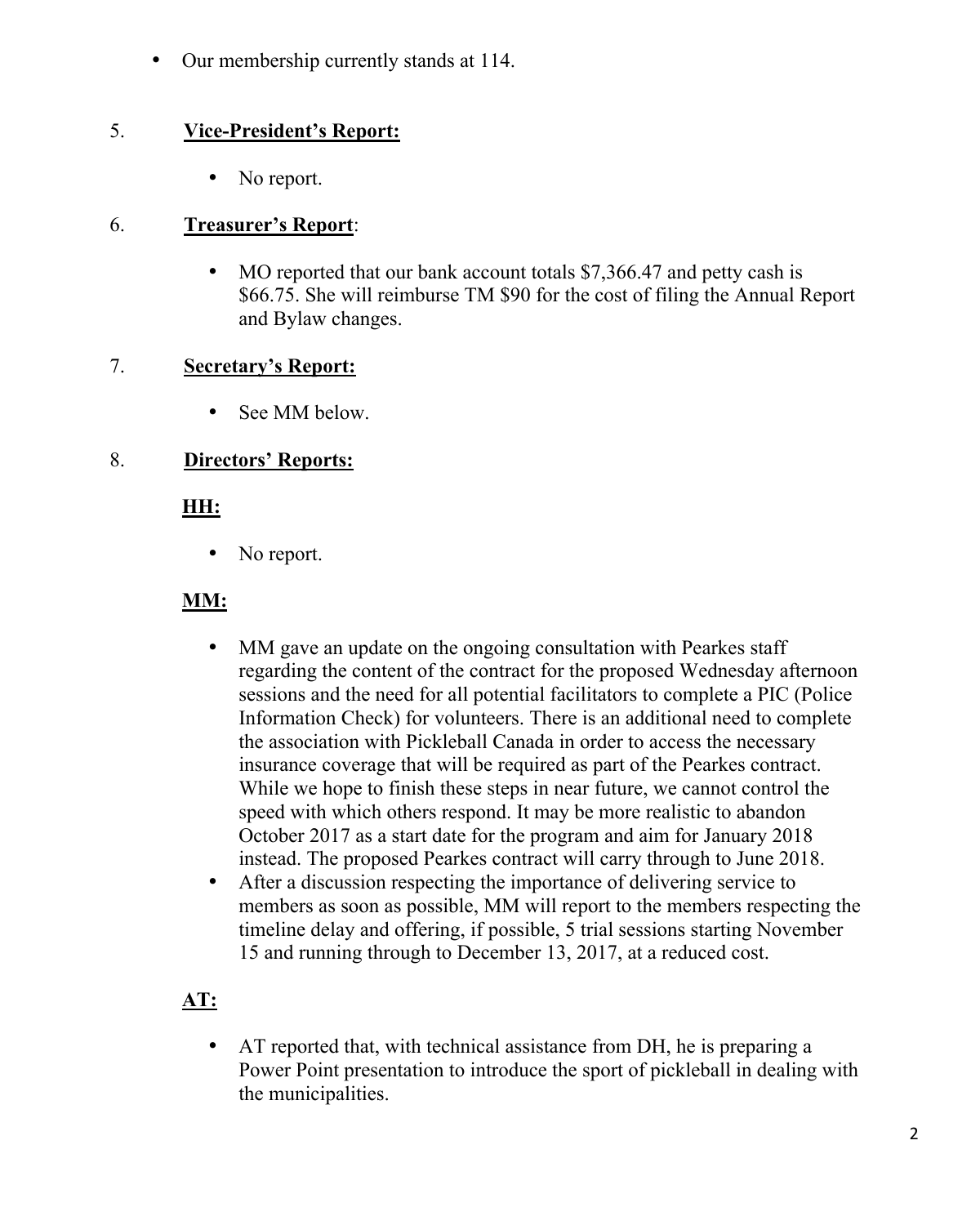- JB reported that she and TM met recently with Saanich representatives and some residents in the area of Tolmie Park regarding complaints about noise associated with play, as well as loud yelling and swearing. One resident stated that he is planning to use a decibel meter to monitor noise levels and also threatened to take pictures of players. The Saanich staff tried to discourage him. There has not been any continuing complaint about debris being left in the park area. The municipality is proposing to bring in a consultant to determine the noise level. The staff also suggested that it would be necessary to place an acoustic barrier directly near the backyards of houses immediately adjacent. Finally, the staff suggested that voluntary time limits on the use of the park be established and suggested play be limited to 9 am to 8 pm, 7 days per week. If there is noncompliance, the next step would be to lock the gates outside those times.
- The board considers these steps unnecessary or premature. By next spring there will be 6 PB courts available at McMinn and believes the preferred course is to wait until the impact of the additional courts is known. The reality is that courts should be located as far from homes as possible. It was noted that similar complaints have come forward at Carnarvon in Oak Bay.
- The Board decided to discourage any active steps by Saanich while we focus on finding a site for a larger number of courts in an area where less impact is likely. The Board also agreed to suggest that, if time limits are imposed, they should permit play as follows:

June, July and August: 8 am – 8 pm Monday to Friday; weekends June, July and August:  $9 \text{ am } -8 \text{ pm}$ ; Rest of year:  $9 \text{ am } -8 \text{ pm}$ .

#### 9. **Old Business:**

• See discussion of Wednesday afternoon play at Pearkes above.

# 10. **New Business:**

Re tournaments.

- The Board agreed to sponsor a Fun-Scramble Tournament on Saturday, December 16, 2017.
- Robin Milliken is willing to run the tournament. It will be open to members and nonmembers but we will try to give notice to active members first. The proposed cost is \$20 per player, including the cost of medals, prizes and food. The VRPA will fund any resulting shortfall.
- MM will discuss the financial arrangements for splitting revenue with Pearkes.

# Re Code of Conduct